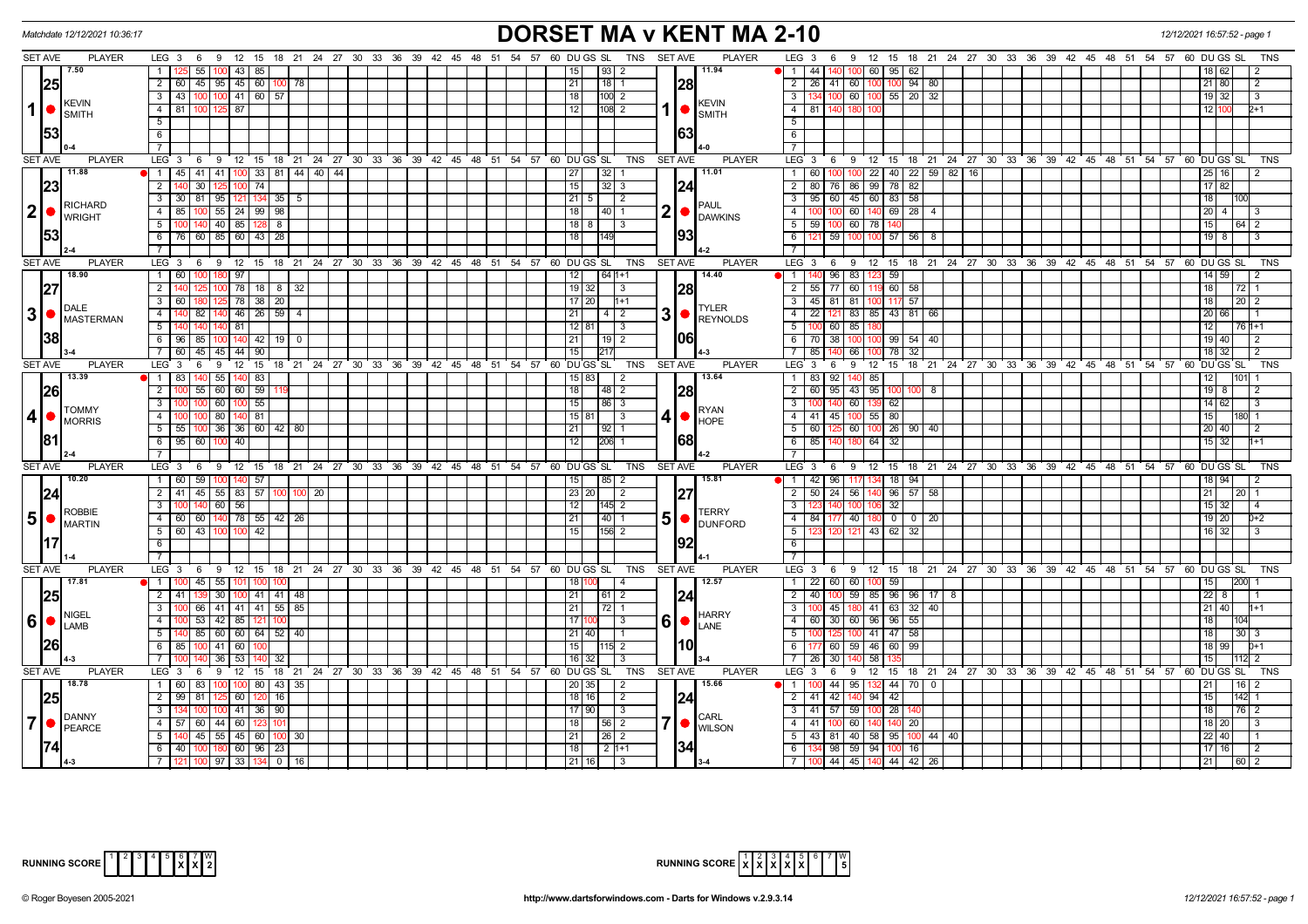|                       | Matchdate 12/12/2021 10:36:17 | <b>DORSET MA v KENT MA 2-10</b>                                                                                                                                                                                                  |                                                                                                | 12/12/2021 16:58:01 - page 2          |
|-----------------------|-------------------------------|----------------------------------------------------------------------------------------------------------------------------------------------------------------------------------------------------------------------------------|------------------------------------------------------------------------------------------------|---------------------------------------|
| <b>SET AVE</b>        | <b>PLAYER</b>                 | $LEG_36$<br>12 15 18 21 24 27 30 33 36 39 42 45 48 51 54 57 60 DUGS SL<br><b>TNS</b><br><b>SET AVE</b><br><b>PLAYER</b><br>- 9                                                                                                   | 9 12 15 18 21 24 27 30 33 36 39 42 45 48 51 54 57 60 DUGS SL<br>LEG <sub>3</sub><br>- 6        | <b>TNS</b>                            |
|                       | 5.80                          | 60   78   18   40<br>59<br>47<br>10.41<br>99 I<br>23 40                                                                                                                                                                          | 85<br>85<br>86<br>$45 \mid 20$<br>60 I<br>$\mathbf{1}$                                         | l 20 l                                |
| 21                    |                               | $2 \mid 42$<br>$85$   44   81  <br>$\overline{27}$<br>15<br><b>25</b><br>222                                                                                                                                                     | $\overline{2}$<br>90<br>45<br>85<br>41                                                         | $18$   90                             |
|                       |                               | 42   140   40  <br> 120 2<br>3   59 <br>15<br>100                                                                                                                                                                                | 85<br>140 82 54<br>3                                                                           | 14   54                               |
| 8                     | <b>RICKY</b><br>KING          | MARK<br>8<br>28 39 82 38 38<br>18<br>  76   1<br>4<br>LEGG                                                                                                                                                                       | 85<br>$\overline{4}$<br>60<br>$16$ 40                                                          | 21   40                               |
|                       |                               | $100$ 28 44 96 95 58 0<br>24<br>$\vert 20 \vert 1$<br>5   60                                                                                                                                                                     | $\overline{5}$<br>60 76 60 41 121 61 74 8                                                      | $22$ 8                                |
| 1761                  |                               | 1891<br>6                                                                                                                                                                                                                        | 6                                                                                              |                                       |
|                       |                               |                                                                                                                                                                                                                                  |                                                                                                |                                       |
| <b>SET AVE</b>        | <b>PLAYER</b>                 | $9 \quad 12 \quad 15 \quad 18 \quad 21 \quad 24 \quad 27 \quad 30 \quad 33 \quad 36 \quad 39 \quad 42 \quad 45 \quad 48 \quad 51 \quad 54 \quad 57$<br>60 DUGS SL<br><b>TNS</b><br><b>SET AVE</b><br><b>PLAYER</b><br>LEG 3<br>6 | 12 15 18 21 24 27 30 33 36 39 42 45 48 51 54 57 60 DUGS SL<br>$LEG \ 3$<br>- 6<br>- 9          | TNS                                   |
|                       | 6.20                          | 1 41 60 80<br>11.58<br>12<br>$1400+1$<br>180                                                                                                                                                                                     | 45<br>95<br>$\overline{1}$                                                                     | 15 121                                |
| 23                    |                               | $2 \mid 60$<br>26   95   45   84   59   32<br>21<br>100<br><b>1301</b>                                                                                                                                                           | $\overline{2}$<br>41 45 80 100 40<br>95                                                        | 19   40                               |
|                       | <b>TERRY</b>                  | 12<br>$3 \mid 100$<br>$45 \mid 31$<br>$210$ 2                                                                                                                                                                                    | 74<br>50<br>$\overline{\mathbf{3}}$<br>60                                                      | 14 50                                 |
| 9 ●                   | <b>GOWANS</b>                 | $9$  <br>18<br>$\frac{1}{95}$ 2<br>4 25 85 11 100<br>$125 \ 60$<br><b>GIBSON</b>                                                                                                                                                 | 180 100 60 65 88 8<br>$\overline{4}$                                                           | $17$   8                              |
|                       |                               | 5                                                                                                                                                                                                                                | $\overline{5}$                                                                                 |                                       |
| 16                    |                               | 83 <br>6                                                                                                                                                                                                                         | 6                                                                                              |                                       |
|                       |                               |                                                                                                                                                                                                                                  |                                                                                                |                                       |
| <b>SET AVE</b>        | <b>PLAYER</b>                 | 15 18 21 24 27 30 33 36 39 42 45 48 51 54 57 60 DUGS SL<br><b>TNS</b><br><b>SET AVE</b><br><b>PLAYER</b><br>LEG <sub>3</sub><br>$^{\circ}$ 12<br>6<br>- 9                                                                        | 12 15 18 21 24 27 30 33 36 39 42 45 48 51 54 57 60 DUGS SL<br>$LEG$ 3<br>9<br>- 6              | <b>TNS</b>                            |
|                       | 16.74                         | 20.17<br>$42 \mid 20$<br>1 60<br>16 20<br>139<br>3<br>100 I                                                                                                                                                                      | 60 100 85 55 81                                                                                | 120 <br>15                            |
| 27                    | DAN                           | 56<br>$2 \mid 100$<br>15<br><b>1281</b><br>85<br>$\vert 25 \vert 3$<br>135                                                                                                                                                       | $\overline{2}$<br>$100$ 30 10<br>81                                                            | 17110<br>IЗ                           |
|                       |                               | $3   41   85   45   45   85   60   60   80$<br>24 80<br><b>PAUL</b>                                                                                                                                                              | $100$ 60 94<br>$\overline{3}$<br>100 41 45<br>45 I                                             | 21 I<br>  16   2                      |
| $\mathsf{Id} \bullet$ | PERRY                         | 10 ●<br>$60$   45<br>15<br>4<br>76 3<br>100<br><b>I</b> FOX                                                                                                                                                                      | $\overline{4}$<br>85<br>16<br>60<br>100                                                        | $16$ 16                               |
|                       |                               | 140 100 100 44 72<br>18 72<br>$5 \mid 45$<br>$\overline{3}$                                                                                                                                                                      | 5<br>100 60<br>137 54                                                                          | 15  <br> 10 3                         |
| 100                   |                               | 197<br>12<br>$141\overline{3}$<br>6 I<br>60 l<br>100<br>100                                                                                                                                                                      | $6\overline{6}$<br>96<br>65                                                                    | 15 96                                 |
|                       |                               | 7 41 98 81 60 60 82<br>18<br>79                                                                                                                                                                                                  | 55 86 20<br>60 I                                                                               | 17   20                               |
| <b>SET AVE</b>        | <b>PLAYER</b>                 | 15 18 21 24 27 30 33 36 39 42<br>45 48 51<br>54 57<br>60 DU GS SL<br>TNS<br><b>SET AVE</b><br><b>PLAYER</b><br>LEG <sub>3</sub><br>12<br>6<br>-9                                                                                 | 12<br>18 21 24 27 30 33 36 39 42 45 48 51<br>LEG <sub>3</sub><br>15<br>- 6<br>9                | 54<br>57<br>60 DU GS SL<br><b>TNS</b> |
|                       | 16.84                         | 8.76<br>$1 \mid 40$<br>45 45<br> 40 2<br>100<br>140 91<br>18                                                                                                                                                                     | 60 60<br>140 40<br>45 95 61<br>$\overline{1}$                                                  | 21161                                 |
| 25                    |                               | <b>25</b><br>2 <sup>1</sup><br>$141$ 26<br>$60$   77<br>18<br>$\sqrt{97}$ 2                                                                                                                                                      | 25<br>60<br>$\overline{2}$<br>40 I<br>131                                                      | $18$   25                             |
|                       | <b>MARK</b>                   | 32   60<br>$3 \mid 69$<br>17 60<br>140 60 140<br>$\sqrt{2}$<br>PETER                                                                                                                                                             | 98 85 100 58 56 56<br>$\overline{3}$                                                           | 18  <br> 48  1                        |
|                       | <b>GRIMES</b>                 | 10<br>$123$ 59 38 10 0<br>21<br>4   81<br>$10 1+1$<br>ALLEN                                                                                                                                                                      | 60 44<br>120 67 40<br>$\overline{4}$<br>85 85                                                  | 21   40                               |
|                       |                               | 5   140<br>20 <sup>2</sup><br>$15$   20<br>$41 \cdot$<br>$2+1$<br>120                                                                                                                                                            | 55 60 60 98 94<br>5                                                                            | 1134<br>15 I                          |
| <b>191</b>            |                               | 21<br>100 97 121 87 0 27<br>21<br>6 6 6 1<br>$\begin{array}{c c c c c} 9 & 2 \\ \hline \end{array}$                                                                                                                              | 85 85 140 60 55 58 18<br>6                                                                     | $19$ 18                               |
|                       |                               |                                                                                                                                                                                                                                  | $\overline{7}$                                                                                 |                                       |
| <b>SET AVE</b>        | <b>PLAYER</b>                 | LEG <sub>3</sub><br>15 18 21 24 27 30 33 36 39 42 45 48 51 54 57<br>60 DU GS SL<br><b>TNS</b><br><b>SET AVE</b><br><b>PLAYER</b><br>ີ 12<br>-6<br>- 9                                                                            | 18 21 24 27 30 33 36 39 42 45 48 51 54<br>LEG <sub>3</sub><br>$^{\circ}$ 12<br>15<br>- 6<br>-9 | 57<br>60 DU GS SL<br><b>TNS</b>       |
|                       | 7.02<br>MATT<br>YARROW        | 9.20<br>29<br>$32$   59<br>42 <sub>1</sub><br>80 I<br>78<br>21                                                                                                                                                                   | 85 51 20<br>85<br>60                                                                           | 19   20                               |
| 23                    |                               | 41 60 40 137 66 0<br> 21 <br>2 <sup>1</sup><br>$ 32 $ 2<br>124<br>125                                                                                                                                                            | 100 53 96<br>$100 \t60 \t0 \t32$<br>$\overline{2}$<br>60 I                                     | 23 32 <br>l 2                         |
|                       |                               | 83 66 42 81 99 86<br>3   28<br> 21<br>16<br>NIGEL                                                                                                                                                                                | 41 56 40 180<br>3<br>00 24<br>60                                                               | 21   60  <br>l1+1                     |
| 12                    |                               | 100 83 100 78 20<br>18<br>$\vert$ 20 $\vert$ 3<br>$4 \overline{100}$                                                                                                                                                             | 38 100 41 140 98 60 24<br>$\overline{4}$                                                       | 20 24<br>$\sqrt{2}$                   |
|                       |                               | 5                                                                                                                                                                                                                                | 5                                                                                              |                                       |
| 38                    |                               | 6                                                                                                                                                                                                                                | 6                                                                                              |                                       |
|                       |                               |                                                                                                                                                                                                                                  |                                                                                                |                                       |

| OP: | Danı<br><sup>- Pearce 25.74</sup>            | Phil Gibson 30.83<br><b>IOP</b>                                                |
|-----|----------------------------------------------|--------------------------------------------------------------------------------|
|     | 12II W<br><b>RUNNING SCORE</b><br><u>лип</u> | 1   12   W<br>RUNNING SCORE XXXI<br>.<br>.<br>^ '^<br>$\overline{\phantom{a}}$ |